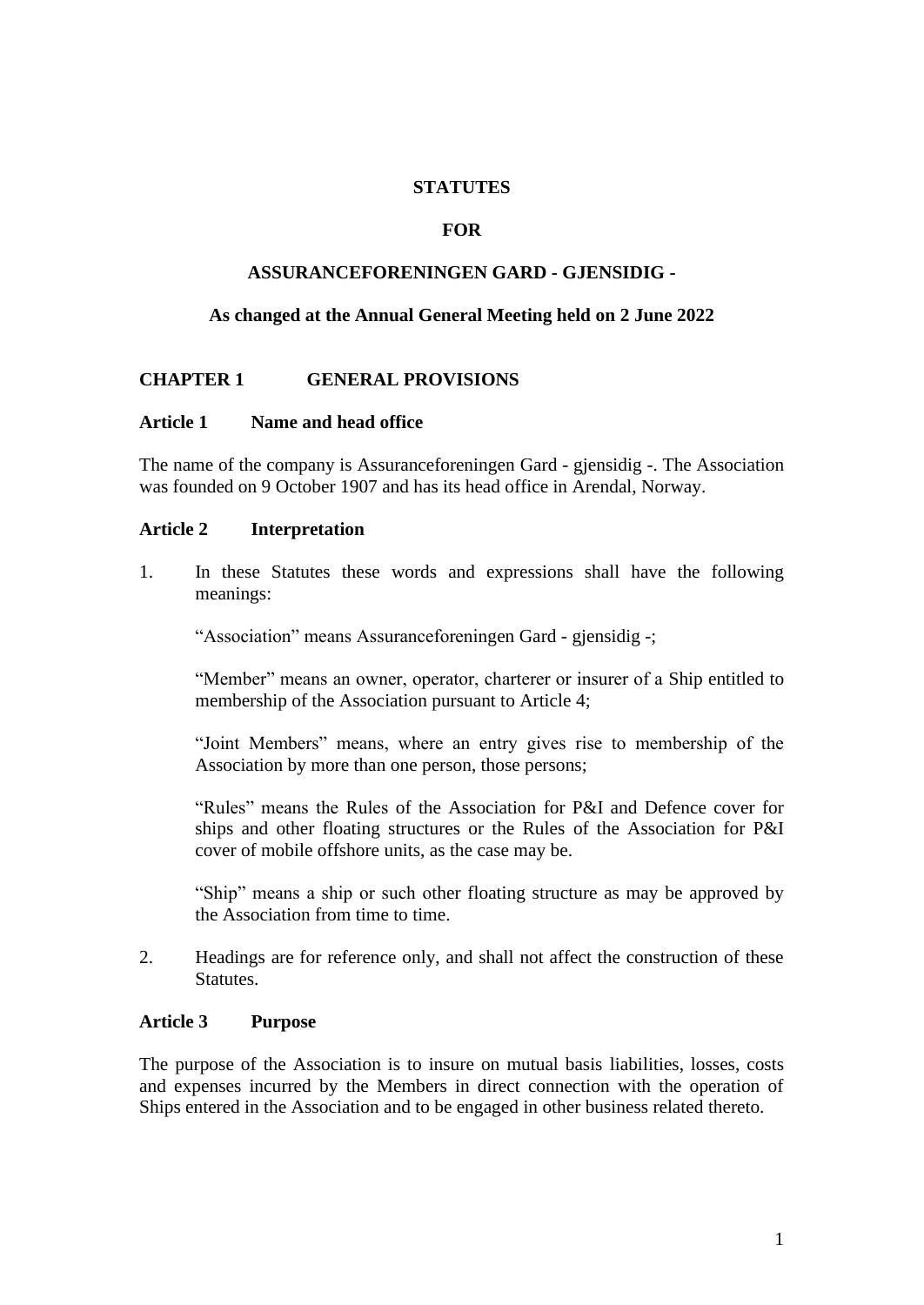# **Article 4 Membership**

- 1. Any entry of a Ship by an owner, operator or charterer shall give rise to membership of the Association.
- 2. Any entry of a Ship by another insurer by way of reinsurance may (at the discretion of the Association) give rise to membership of the Association by that other insurer or by the owner, operator or charterer of that Ship.
- 3. Membership may be in respect of one or more of the Ships owned, operated, chartered or insured by the Member, and shall continue until all of the Member's entries have been terminated or shall have ceased.
- 4. Any entry shall be governed by these Statutes and by the Rules.
- 5. The Members shall have no direct liability for the obligations of the Association.
- 6. In accordance with the Rules a deficit may be levied on, and surplus estimated total calls and supplementary calls, as defined in the Rules, repaid to, the Members in proportion to their net estimated total calls for the policy year.
- 7. The Members together with the Association shall be members of Gard P. & I. (Bermuda) Ltd, which membership shall be governed by the Memorandum of Association and Bye-Laws of Gard P. & I. (Bermuda) Ltd. The right to vote or abstain from voting at the Association's General Meeting shall be exercised by Gard P. & I. (Bermuda) Ltd. on behalf of all members in the Association.

# **CHAPTER 2 GOVERNING CORPORATE BODIES**

## **Article 5 Governing corporate bodies**

The Association shall have a Board of Directors and a General Meeting.

## **Article 6 Composition of the Board of Directors**

- 1. The Board of Directors shall consist of at least five, but not more than eight members elected by the General Meeting. Every year the two members of the Board who have the longest period of service, reckoned in accordance with Article 7.4 shall retire, but may be re-elected.
- 2. The Chairman and the Deputy Chairman of the Board of Directors shall be elected every year by and from amongst the members of the Board of Directors.

## **Article 7 Members of the Board of Directors**

1. All persons who are Members of the Association and all executives of companies which are Members of the Association are eligible to serve as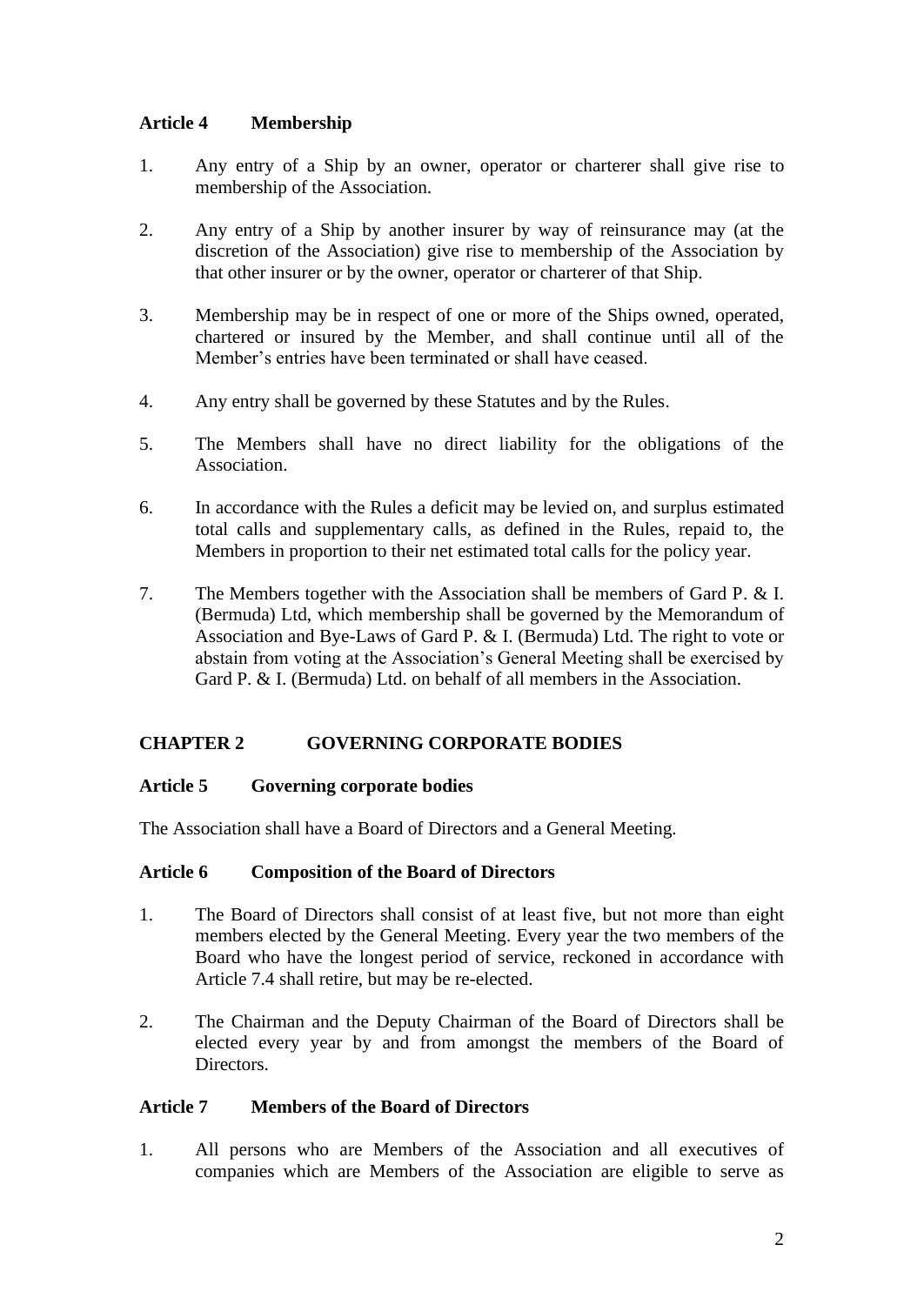members of the Board of Directors. Member who is no longer eligible shall cease to serve.

- 2. In addition, up to two persons not otherwise eligible may be elected members of the Board of Directors.
- 3. No person may be elected or re-elected to the Board of Directors after having attained the age of 70 years. A member of the Board of Directors having reached the age limit may continue to serve the remainder of the period for which he has been elected.
- 4. The period of service of a member of the Board of Directors shall be reckoned from the date of his/her last election to the position and shall not exceed four years. If several persons have equally long periods of service, retirement pursuant to Articles 6.1 shall be decided upon by a draw.
- 5. No person may, in his capacity as member of the Board of Directors participate in the handling of a decision upon a matter in which he or those he represents have any material interest of a personal or financial nature.
- 6. A member of the Board of Directors who incurs liability by reason of his office shall be indemnified and held harmless by the Association against any losses, costs or expenses thereby arising.

# **Article 8 Meetings of the Board of Directors**

- 1. The Board of Directors shall meet regularly and at least four times per year. The Board of Directors shall meet when demanded in writing by a member of the Board of Directors or the Managing Director. The meetings are chaired by the Chairman or in his absence the Deputy Chairman. In the absence of both the Chairman and the Deputy Chairman, the member of the Board of Directors present shall elect a chairman for the meeting.
- 2. A quorum shall be formed when half of the members of the Board of Directors are present. However, the Board of Directors may not adopt a resolution without all members of the Board of Directors having been given an opportunity, in so far as possible, to participate in the discussion of the matter in question.
- 3. Decisions shall be arrived at by a majority vote. However, those who have voted in favour of a resolution must always constitute more than one third of the members of the Board of Directors. In the event of an equal number of votes being cast, the chairman of the meeting shall have the deciding vote.
- 4. Minutes shall be taken of the meetings of the Board of Directors. The minutes shall be signed by all members of the Board of Directors participating in the meeting. Members of the Board of Directors having not participated in a meeting shall be informed about decisions taken at that meeting.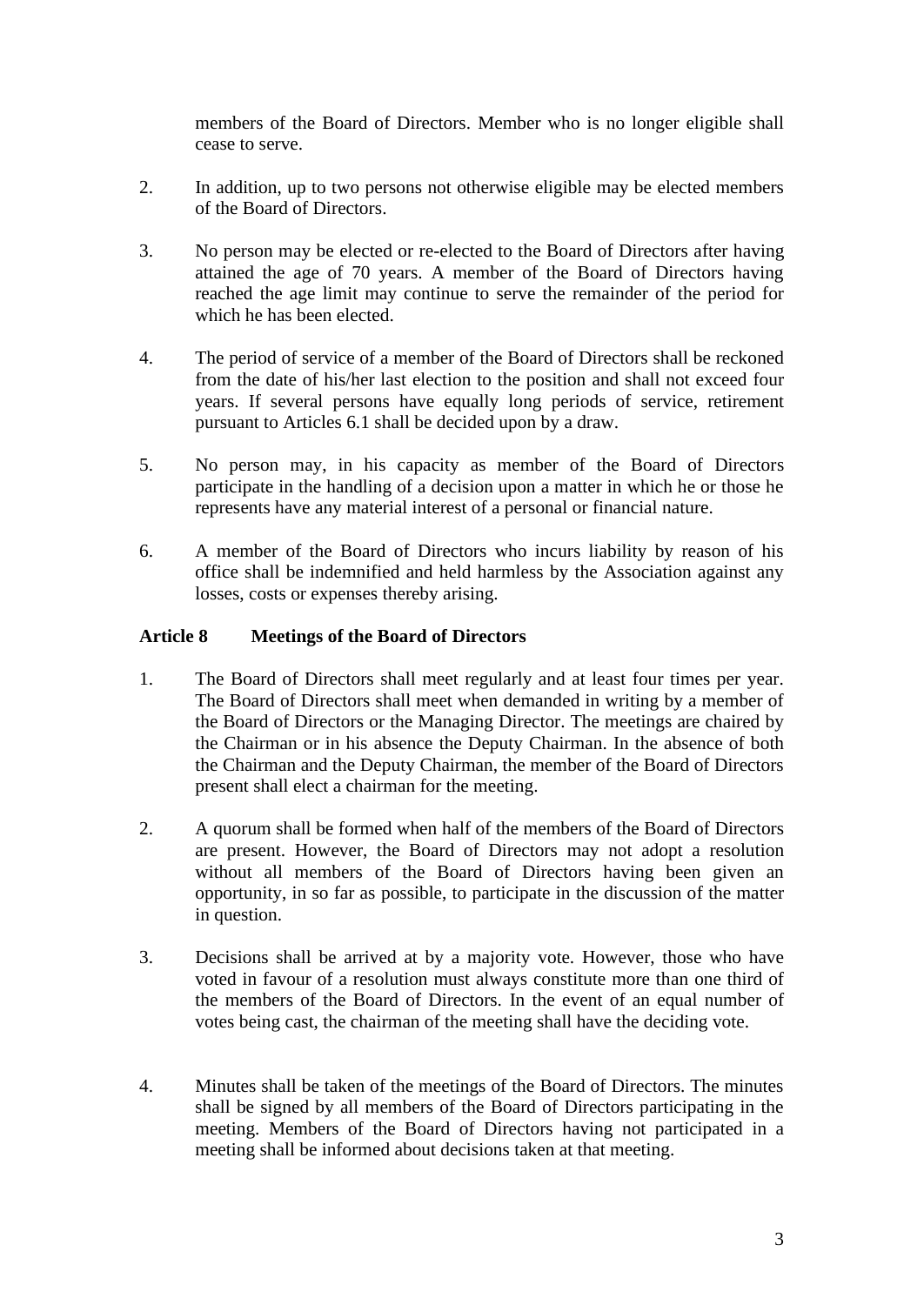# **Article 9 Functions of the Board of Directors**

- 1. The Board of Directors is responsible for the daily business of the Association; for making such decisions as are not within the province of any other governing corporate body; and for ensuring to that the purpose of the Association is furthered in accordance with these Statutes, the governing law, and the decisions of the General Meeting.
- 2. The Board of Directors shall also:
	- a) determine the Rules;
	- b) establish general principles for the administration of the funds of the Association and administer the funds in accordance with the agreed principles;
	- c) determine annually any owners' general discount and any variation to be made in premium ratings in accordance with the Rules;
	- d) decide on the levy of supplementary calls and overspill calls or the repayment of excess estimated total calls, supplementary calls and overspill calls as defined in the Rules;
	- e) set the rates at which release calls are to be levied;
	- f) decide on the closing of open policy years;
	- g) determine whether a Member should be compensated for the loss of a Ship, pursuant to Rule 49 of the Rules;
	- h) decide on the engagement and dismissal of the Managing Director and on his conditions of service;
	- i) determine which types of floating structure shall be eligible for entry with the Association;
	- j) enter into such reinsurance treaties as deemed appropriate;
	- k) pass claims for compensation;
	- l) submit to the Annual General Meeting, together with its recommendations, the income and expenditure account and balance sheet and the consolidated income and expenditure account and balance sheet; and
	- m) submit to the General Meeting, together with its recommendations, all matters which the Chairman of the Board of Directors or Members of the Association representing at least 100 votes desire to be submitted to the General Meeting.
- 3. In any particular case the Board of Directors may decide:
	- a) that the Association shall accept an entry on terms or conditions that vary the provisions of these Statutes or the Rules; and
	- b) that the Association shall pay compensation in respect of a liability, loss, cost or expense which is not covered under the Rules where in view of the purpose of the Association this is deemed natural and desirable. The Board of Directors' decision is final and it shall be under no obligation to give reasons for its decision.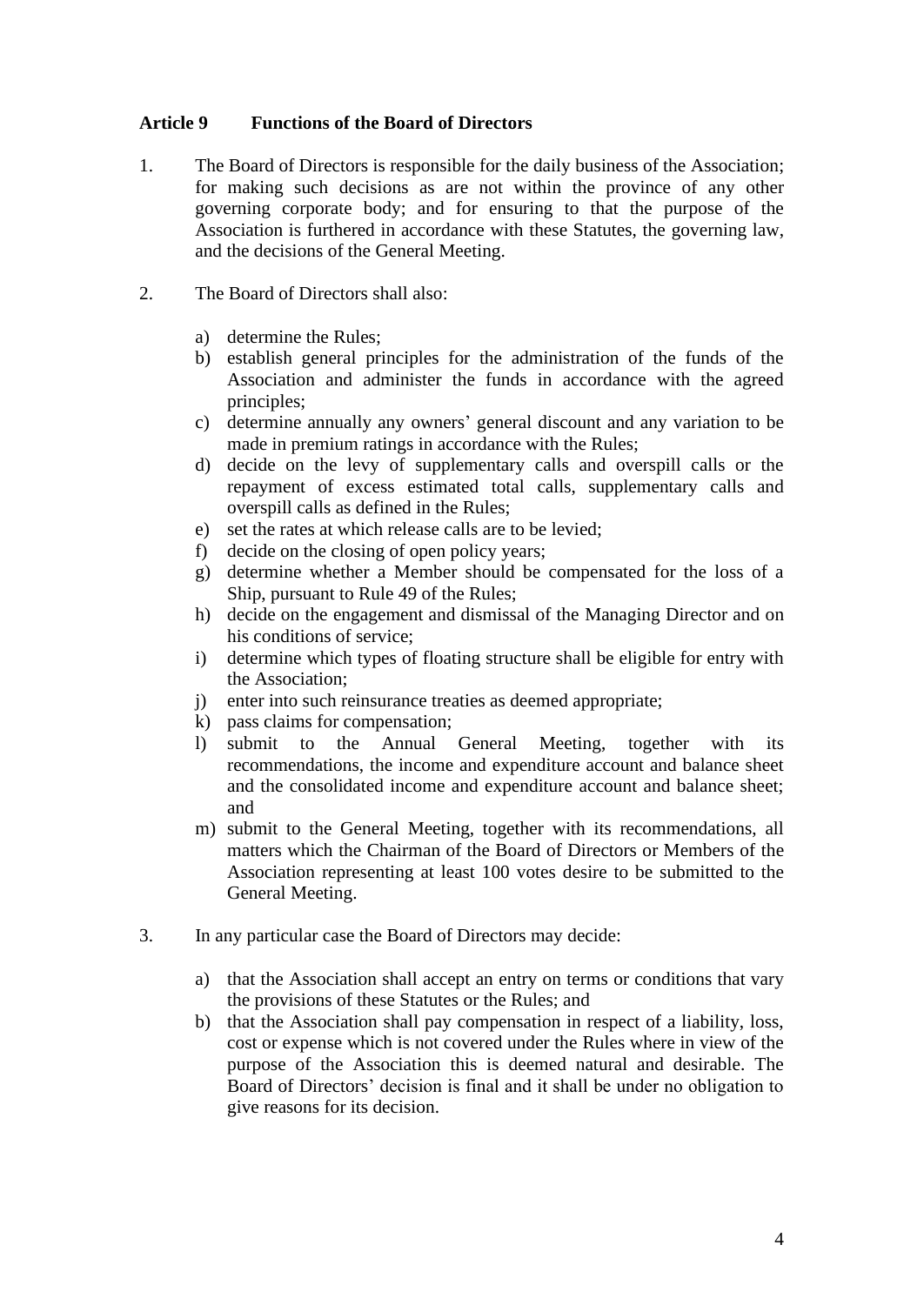# **Article 10 Managing Director**

The Association shall have a Managing Director. The Managing Director shall administer the daily business of the Association, implement decisions of the Board of Directors and otherwise take care of the interests of the Association. The Board of Directors shall determine the authority of the Managing Director and may, to the extent necessary, delegate its powers to him, except that it shall itself make any decision which it is empowered to make under Article 9.3.b.

# **Article 11 General Meeting**

- 1. The General Meeting is the Association's highest authority.
- 2. General Meetings shall be called by the Board of Directors with not less than 14 days' written notice.
- 3. The Chairman of the Board of Directors, or, in his absence, the Deputy Chairman shall take the chair at General Meetings. In the absence of both the Chairman and the Deputy Chairman, the General Meeting shall elect a chairman of the meeting.
- 4. The Chairman of the Meeting is responsible for making a record of the Members present at the meeting either in person or by proxy. The record shall state how many votes each of the Members present in person or by proxy represent.
- 5. The Chairman of the Meeting is also responsible for minutes being taken of the meeting. Any resolutions adopted by the General Meeting shall be entered in the minutes with a statement of the voting result. The record of those present at the meeting shall be included in the minutes. The minutes of the meeting shall be signed by the Chairman of the meeting and at least one other person elected by the General Meeting among those present. The minutes shall be available to the Members at the Association's premises and shall be store in an adequate manner.
- 6. A quorum shall be formed regardless of the number of Members present. A Member may be represented by a proxy.
- 7. Members shall be entitled to a number of votes at General Meetings determined by reference to the total gross tonnage of ships entered by them, as follows:
	- a) up to 20,000 gross tons one vote;
	- b)  $20,001 50,000$  gross tons two votes;
	- c)  $50,001 100,000$  gross tons three votes;
	- d)  $100,001 200,000$  gross tons four votes;
	- e) thereafter, one additional vote for each 200,000 gross tons or part thereof, provided that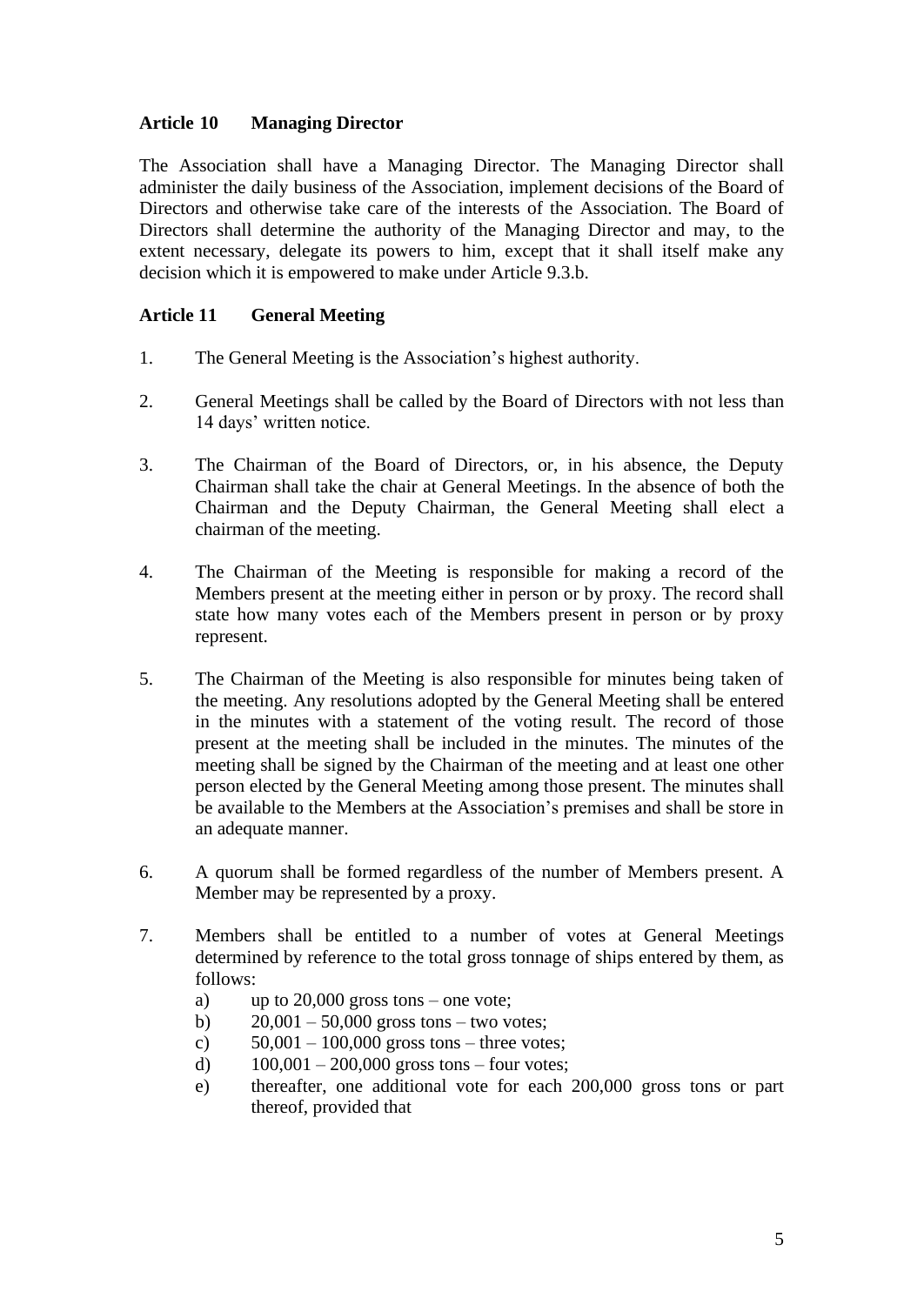- i) entries for a period of less than one year give no voting rights;
- ii) in respect of ships not measured in gross tons, tonnage shall be determined by the Association at the time of entry;
- iii) Members whose ships are managed by one firm of managers shall have between them as many votes as they would have held if all the entered ships managed by the firm had belonged to one Member, and if such Members purport to exercise more votes than they are entitled to hereunder, all such votes shall be discounted; and
- iv) Joint Members shall have between them as many votes as they would have had if there had been only one Member in respect of the entry, and their voting rights shall be vested in the Member named first in the certificate of entry.
- 8. Decisions shall be arrived at by a majority vote, save that a two thirds majority shall be required to amend these Statutes in accordance with Article 14, and the Association may only be dissolved or amalgamated by a vote in accordance with Article 17. In the event of an equal number of votes being cast, the Chairman of the meeting shall cast the deciding vote.

# **Article 12 Annual General Meeting**

- 1. The Annual General Meeting shall be held no later than seven months after the end of the financial year, to:
	- a) approve the income and expenditure account and balance sheet and the consolidated income and expenditure account and balance sheet;
	- b) elect the members of the Board of Directors;
	- c) determine the remuneration of the members of the Board of Directors;
	- d) elect auditor and determine his remuneration; and
	- e) decide on other matters which are within the province of the General Meeting and which are set out in the notice calling the meeting.
- 2. The Annual Accounts together with the Auditor's report and the Board of Directors' recommendation shall be made available to the Members at the head office of the Association not less than one week before the Annual General Meeting and shall only be sent to the Members on request.

## **Article 13 Extraordinary General Meeting**

- 1. An Extraordinary General Meeting shall be called for the determination of specifically declared matters when the Board of Directors deem it necessary.
- 2. An Extraordinary General Meeting shall also be called by the Board of Directors within two weeks for the determination of specifically declared matters, when demanded in writing by the auditor elected pursuant to Article 12 or by Members who together represent at least 100 votes.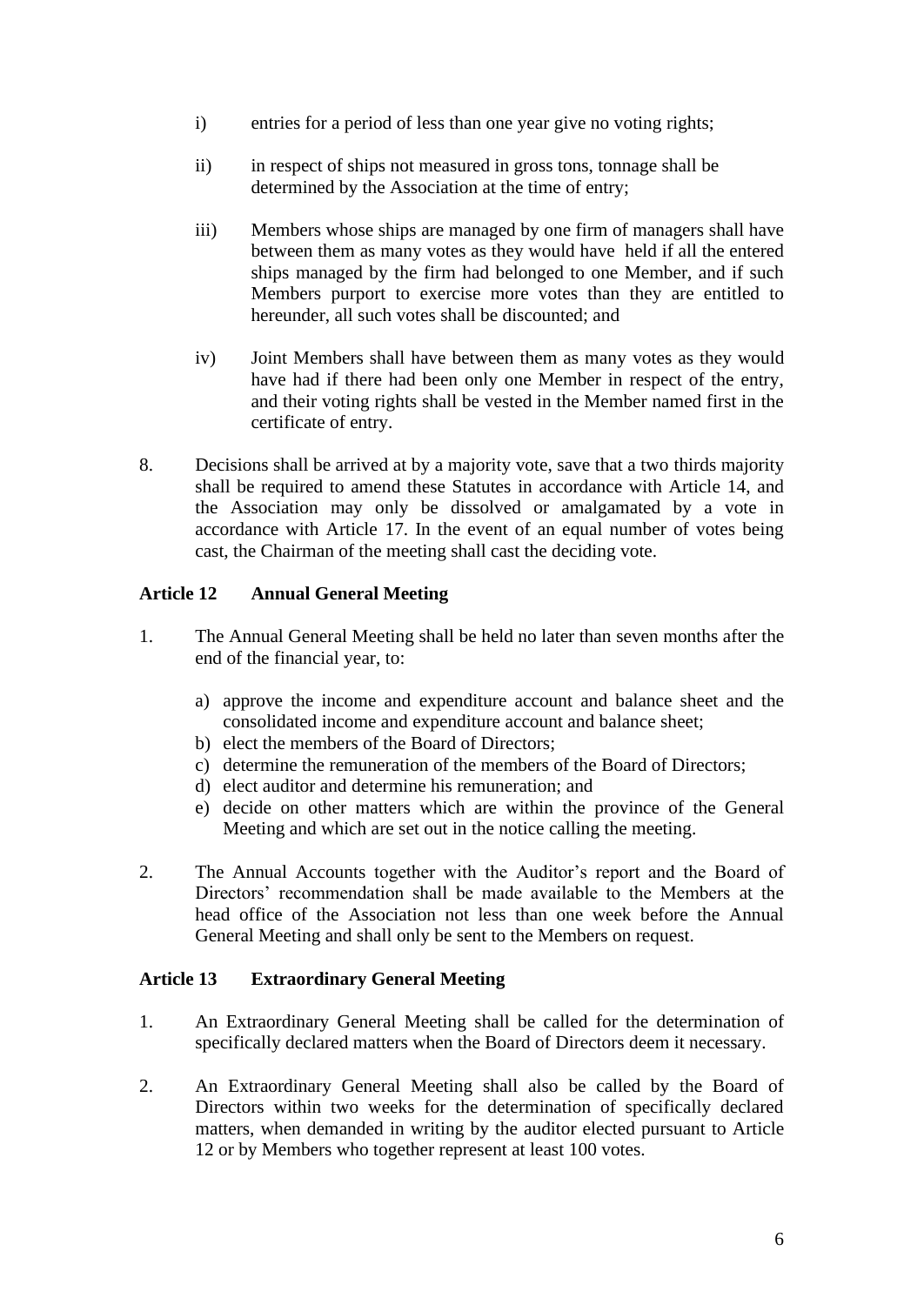# **CHAPTER 3 MISCELLANEOUS PROVISIONS**

## **Article 14 Changes to the Statutes**

These statutes can only be changed by the General Meeting.

# **Article 15 Signatories for the Association**

The Association is committed by the signature of the Chairman of the Board of Directors, or by the signatures of two members of the Board of Directors jointly, or by the signature of the Managing Director.

## **Article 16 Dissolution of the Association**

- 1. The General Meeting may decide to dissolve the Association or to amalgamate it with another association if at least two thirds of the total number of all Members' votes are cast in favour of such action. If a majority of the votes cast is in favour of such action, but less than two thirds of all Member votes are cast, the matter may be submitted to another General Meeting in which case dissolution or amalgamation may be decided upon by a majority of three quarters of the votes cast.
- 2. Upon dissolution, any surplus realised after discharge of the liabilities of the Association shall be disposed of by the General Meeting. In case of amalgamation any such surplus may, in the discretion of the General Meeting, be so disposed of or transferred to the new Association.

# **Article 17 Governing law and arbitration**

- 1. These Statutes shall be governed by Norwegian law.
- 2. Unless otherwise agreed, disputes between the Association and a Member or a former Member arising out of membership of the Association or these Statutes shall be resolved by arbitration in accordance with the Norwegian Arbitration Act of 14 May 2004, No 25. Each party shall nominate one arbitrator and those so nominated shall appoint an umpire. If the arbitrators cannot agree on an umpire or a party fails to nominate his arbitrator, the nomination shall be made by the Chief Justice of the Oslo City Court. Reasons shall be given for the award. Arbitration proceedings shall take place in Oslo. The award shall not be published unless the parties involved consent to it.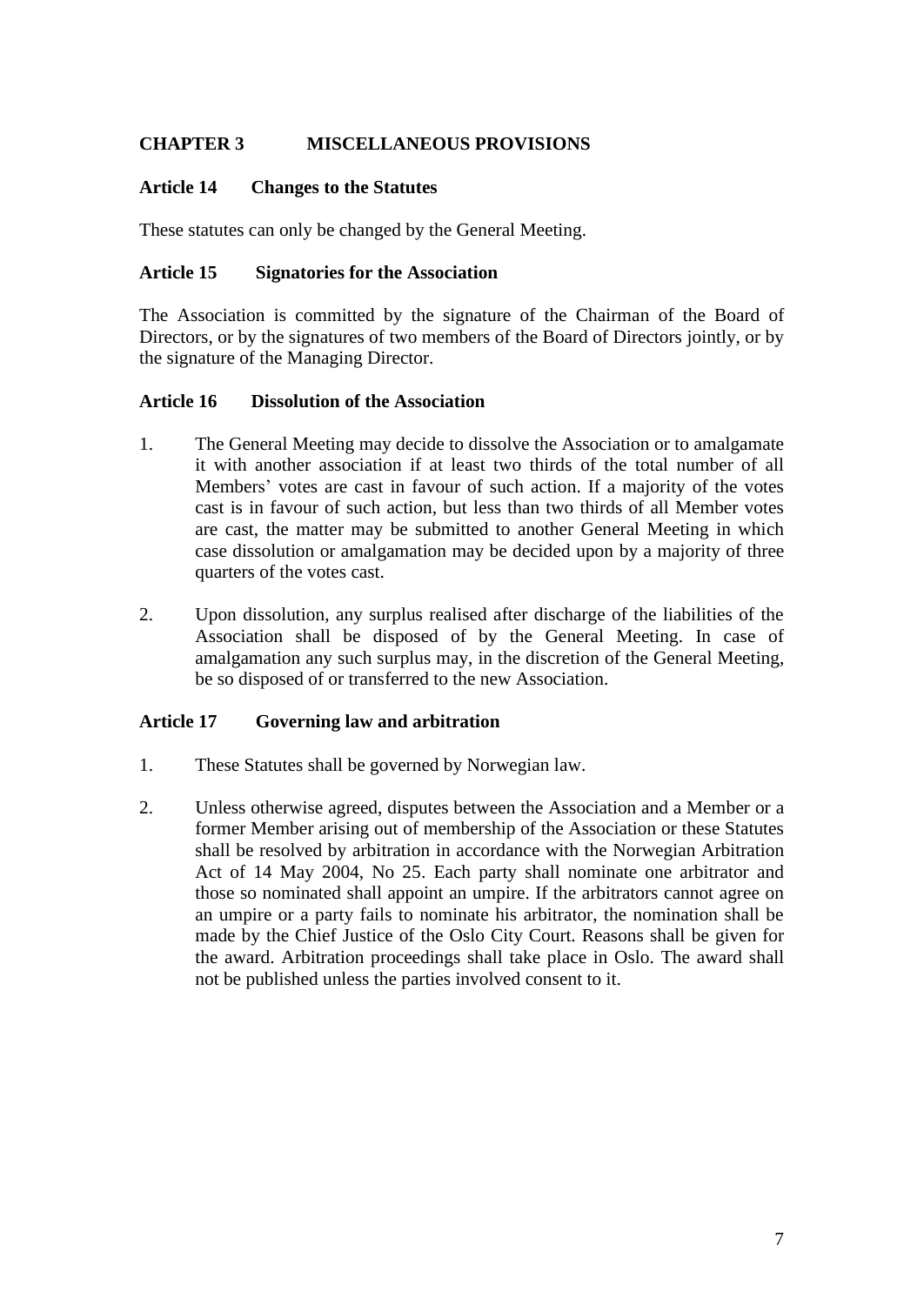### **LOVER**

#### **for**

### **ASSURANCEFORENINGEN GARD - GJENSIDIG -**

### **Med endringer fastsatt av generalforsamlingen 2. juni 2022**

# **KAPITTEL 1 ALMINNELIGE BESTEMMELSER**

### **Paragraf 1 Firma og forretningskontor**

Foreningens navn er Assuranceforeningen Gard - gjensidig -. Foreningen ble stiftet 9. oktober 1907, og har sitt hovedkontor i Arendal.

### **Paragraf 2 Definisjoner**

1. I disse Lover betyr:

"Foreningen", Assuranceforeningen Gard - gjensidig -;

«Medlem», enhver eier, reder, operatør, befrakter eller assurandør av et skip som har rett til medlemskap i Foreningen i henhold til Paragraf 4;

«Fellesmedlemmer», hvor en inntegning i Foreningen gir rett til medlemskap for mer enn en person, de oppgitte personer;

"Forsikringsvilkår", Foreningens forsikringsvilkår for P&I og Defence forsikring for skip og andre flytende innretninger, eller Foreningens forsikringsvilkår for P&I forsikring for mobile offshore units;

"Skip", skip eller andre flytende innretninger som Foreningen til enhver tid måtte bestemme.

2. Overskrifter er kun ment som en referanse, og skal ikke tillegges vekt ved fortolkningen av disse Lover.

## **Paragraf 3 Formål**

Foreningens formål er forsikring på gjensidig basis av ansvar, tap, omkostninger og utgifter som Medlemmene pådrar seg i direkte forbindelse med driften av Skip inntegnet i Foreningen samt å delta i annen virksomhet i tilknytning til dette.

#### **Paragraf 4 Medlemskap**

1. Enhver inntegning av et Skip foretatt av en eier, reder, operatør eller befrakter gir rett til medlemskap i Foreningen.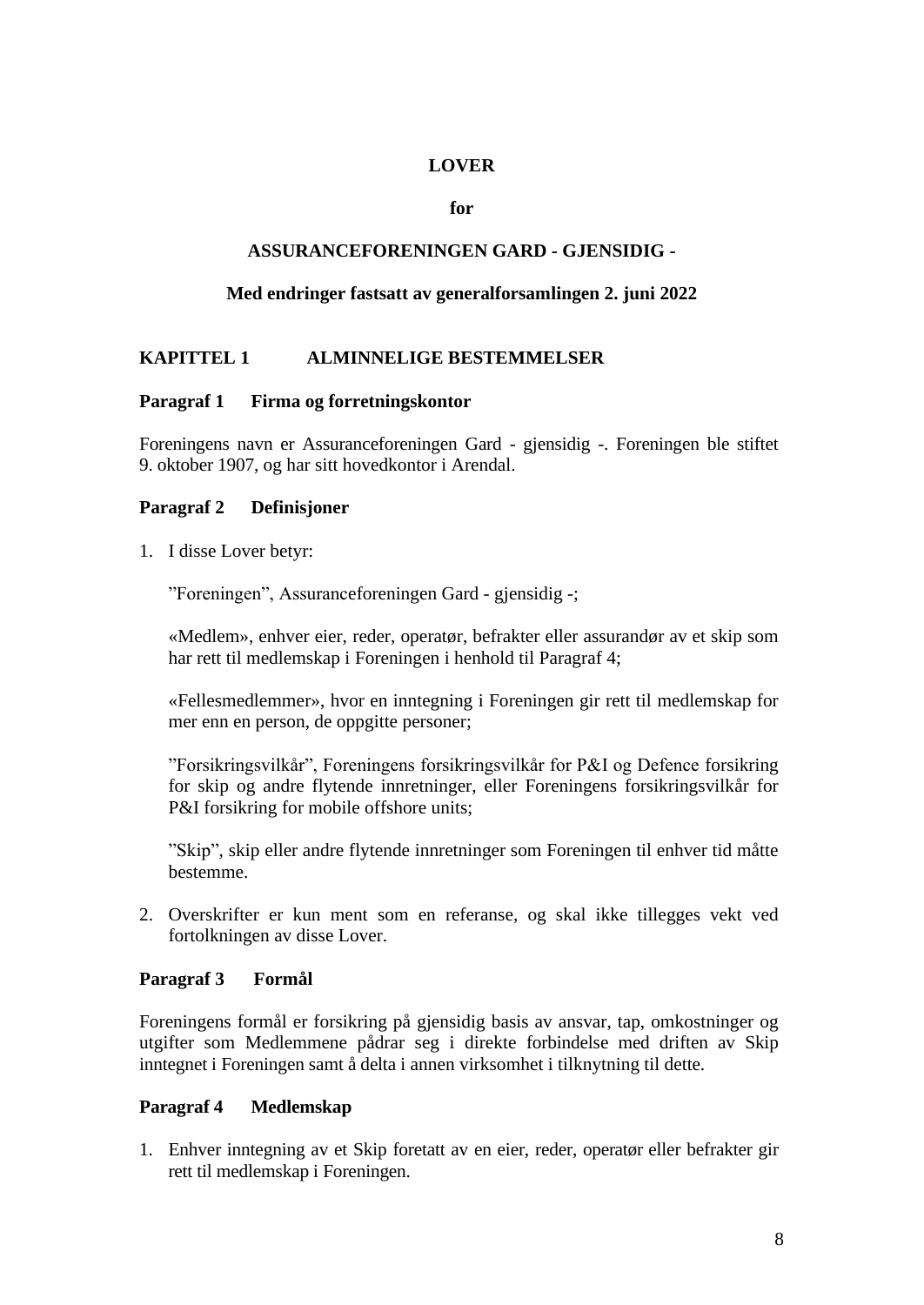- 2. Enhver inntegning av et Skip foretatt av en annen assurandør i form av reassuranse, vil etter Foreningens eget skjønn gi rett til medlemskap i Foreningen enten for den andre assurandør, eller for eieren, rederen, operatøren eller befrakteren av dette Skip.
- 3. Medlemskapet kan gjelde ett eller flere av de Skip som vedkommende Medlem eier, driver, befrakter eller forsikrer, og vil gjelde inntil alle Medlemmets inntegninger er oppsagt eller er opphørt.
- 4. Enhver inntegning er undergitt de av Foreningens til enhver tid gjeldende Lover og Forsikringsvilkår.
- 5. Medlemmene er ikke direkte ansvarlig for Foreningens forpliktelser.
- 6. Etter nærmere regler i Foreningens Forsikringsvilkår kan underskudd utlignes på, og overskytende estimert total premie og tilskudd tilbakebetales til Medlemmene i forhold til forsikringsårets netto estimert total premie.
- 7. Medlemmene er sammen med Foreningen også medlemmer av Gard P. & I. (Bermuda) Ltd. Medlemskapet er undergitt The Memorandum of Association og Bye-Laws for Gard P. & I. (Bermuda) Ltd. Retten til å stemme eller avstå fra å stemme ved Foreningens Generalforsamling skal utøves av Gard P. & I. (Bermuda) Ltd. på vegne av alle medlemmer i Foreningen.

# **KAPITTEL 2 FORENINGENS ORGANER**

## **Paragraf 5 Foreningens organer**

Foreningens organer er Styret og Generalforsamlingen.

## **Paragraf 6 Styrets sammensetning**

- 1. Styret skal bestå av minst fem og høyst åtte medlemmer valgt av Generalforsamlingen. Hvert år skal de to medlemmene som har lengst tjenestetid i henhold til Lovenes Paragraf 7.4 tre ut av Styret, men kan gjenvelges.
- 2. Styrets formann og viseformann velges hvert år av og blant Styrets medlemmer.

## **Paragraf 7 Styrets medlemmer**

- 1. Alle Foreningens Medlemmer er valgbare som medlemmer av Styret for selskapmedlemmers vedkommende bare medlemmer av selskapets styre og overordnede funksjonærer i selskapet. Medlemmer som ikke lenger er valgbare skal fratre sine verv.
- 2. Dertil kan inntil to personer som ikke er valgbare velges som medlemmer av Styret.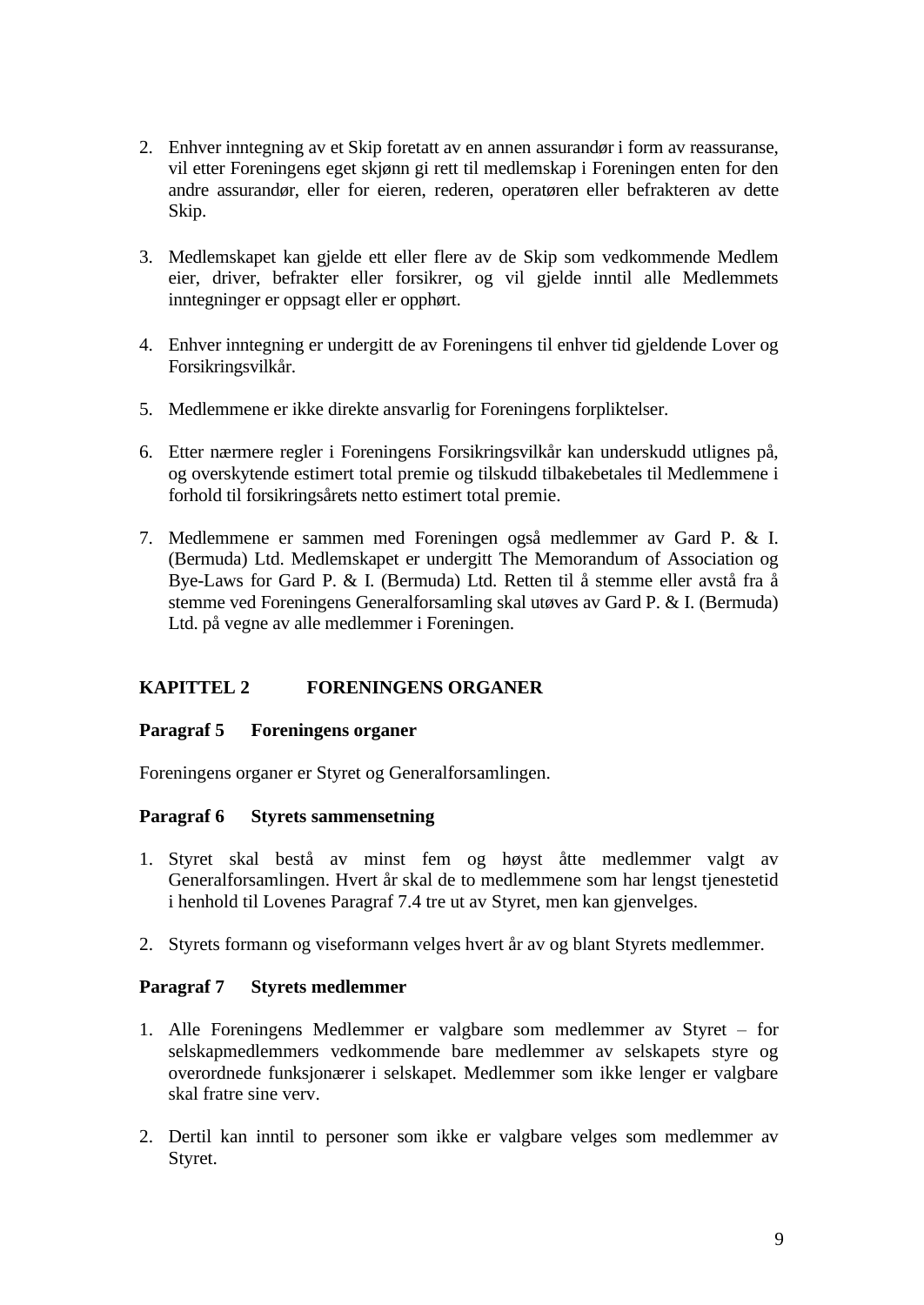- 3. Ingen kan velges eller gjenvelges til Styret etter å ha fylt 70 år. Et medlem av Styret kan etter oppnådd aldersgrense sitte ut sin valgperiode.
- 4. Tjenestetiden for et medlem av Styret skal regnes fra tidspunktet for vedkommendes siste valg til vervet og skal ikke overstige fire år. Hvis flere har samme tjenestetid, skal det avgjøres ved loddtrekning hvem som skal tre ut i henhold til Lovenes Paragraf 6.1.
- 5. Ingen må som medlem av Styret delta i behandlingen eller avgjørelsen av noen sak hvor vedkommende selv eller de han representerer har vesentlige personlige eller økonomiske særinteresser.
- 6. Hvis et medlem av Styret blir påført ansvar som følge av tjenestegjøringen, skal Foreningen holde vedkommende skadesløs for ethvert tap, kostnad eller utgift i denne forbindelse.

# **Paragraf 8 Styrets møter**

- 1. Styret skal møte regelmessig og minst fire ganger pr år. Et medlem av Styret eller administrerende direktør kan kreve at Styret sammenkalles. Møtene skal ledes av Styrets formann eller, i hans fravær, av Styrets nestformann. Ved fravær av både Styrets formann og Styrets nestformann, skal Styret velge en formann for møtet.
- 2. Styret er beslutningsdyktig når halvparten av medlemmene er til stede eller deltar i behandlingen av en sak. Styret kan likevel ikke treffe beslutning med mindre alle medlemmer av Styret så vidt som mulig er gitt anledning til å delta i behandlingen av saken.
- 3. Styret treffer sine beslutninger med simpelt flertall blant de møtende eller de som deltar i behandlingen av en sak. For at et vedtak skal være gyldig, må de som stemmer for beslutningen utgjøre mer enn 1/3 av samtlige medlemmer. Ved stemmelikhet gjør formannens stemme utslaget.
- 4. Styret skal føre protokoll over sine forhandlinger. Protokollen undertegnes av samtlige møtende eller deltagende medlemmer. Fraværende styremedlem skal gjøre seg kjent med beslutninger som er truffet i deres fravær.

## **Paragraf 9 Styrets funksjoner**

- 1. Styret skal forestå Foreningens daglige drift og skal treffe de beslutninger som ikke er tillagt noe annet organ. Styret skal påse at Foreningens formål blir fremmet i overensstemmelse med disse Lover, den alminnelige lovgivning og Generalforsamlingens beslutninger.
- 2. Styret skal også:
	- a) fastsette Foreningens Forsikringsvilkår;
	- b) fastsette generelle retningslinjer for forvaltning av Foreningens midler og forvalte Foreningens midler i samsvar med disse retningslinjer;
	- c) treffe beslutning om generell reder rabatt og om endring i premiene i medhold av Forsikringsvilkårene;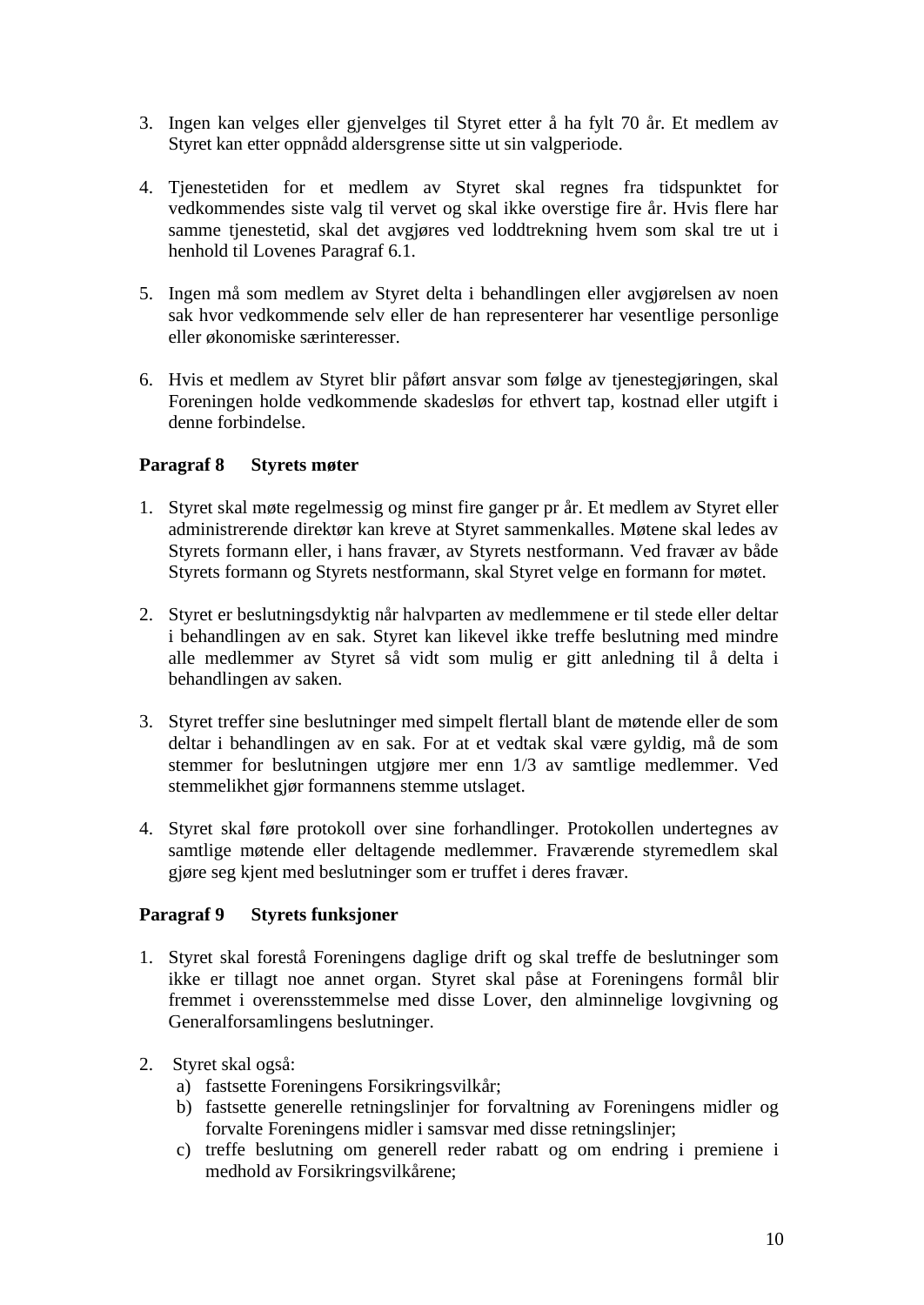- d) treffe beslutning om utligning av tilskudd og katastrofetilskudd eller tilbakebetaling av for meget innbetalt estimert total premie, tilskudd og katastrofetilskudd som definert i Forsikringsvilkårene;
- e) treffe beslutning om utligning av opphørstilskudd;
- f) treffe beslutning om avslutning av Forsikringsår;
- g) treffe beslutning om dekning for et Medlems krav for tap av skipet i henhold til Regel 49 i Forsikringsvilkårene for Skip;
- h) treffe beslutning om ansettelse og avskjedigelse av administrerende direktør og fastsette hans vilkår;
- i) avgjøre hvilke flytende innretninger som kan inntegnes i Foreningen;
- j) inngå slike reassuransekontrakter som anses nødvendig;
- k) treffe beslutning om godkjennelse av erstatningskrav;
- l) fremlegge for Generalforsamlingen med sin innstilling Styrets forslag til resultatregnskap og balanse samt konsernregnskap og konsernbalanse; og
- m) fremlegge for Generalforsamlingen med sin innstilling enhver sak som Styrets formann, Styret eller Medlemmer av Foreningen som til sammen representerer minst 100 stemmer ønsker fremlagt for Generalforsamlingen.
- 3. Styret kan i det enkelte tilfelle bestemme:
	- a) at Foreningen skal overta en forsikring på vilkår som avviker fra Foreningens Lover og Forsikringsvilkår;
	- b) at Foreningen skal erstatte ansvar, tap, kostnader eller utgifter utover det som følger av Forsikringsvilkårene når dette ut fra Foreningens formål finnes naturlig og ønskelig. Styrets beslutninger er endelige og behøver ikke å være begrunnet.

## **Paragraf 10 Administrerende direktør**

Selskapet skal ha en administrerende direktør, som skal lede den daglige virksomhet, gjennomføre Styrets vedtak og for øvrig ivareta selskapets interesser. Styret fastsetter administrerende direktørs fullmakt og kan i den utstrekning det anses som nødvendig, delegere sin myndighet til ham. Styret skal alltid selv treffe beslutning i henhold til Lovenes Paragraf 9.3(b).

## **Paragraf 11 Generalforsamlingen**

- 1. Generalforsamlingen er Foreningens høyeste myndighet.
- 2. Generalforsamlingen skal innkalles av Styret med minst 14 dagers skriftlig varsel.
- 3. Møtene skal ledes av Styrets formann eller, i hans fravær, av Styrets nestformann. Ved fravær av både Styrets formann og Styrets nestformann, skal Generalforsamlingen velge møteleder.
- 4. Møtelederen skal opprette en fortegnelse over de møtende medlemmer og for medlemmer som møter etter fullmakt med oppgave over hvor mange stemmer hver av dem representerer.
- 5. Møtelederen skal sørge for at det føres protokoll over Generalforsamlingen. I protokollen skal Generalforsamlingens beslutninger inntas med angivelse av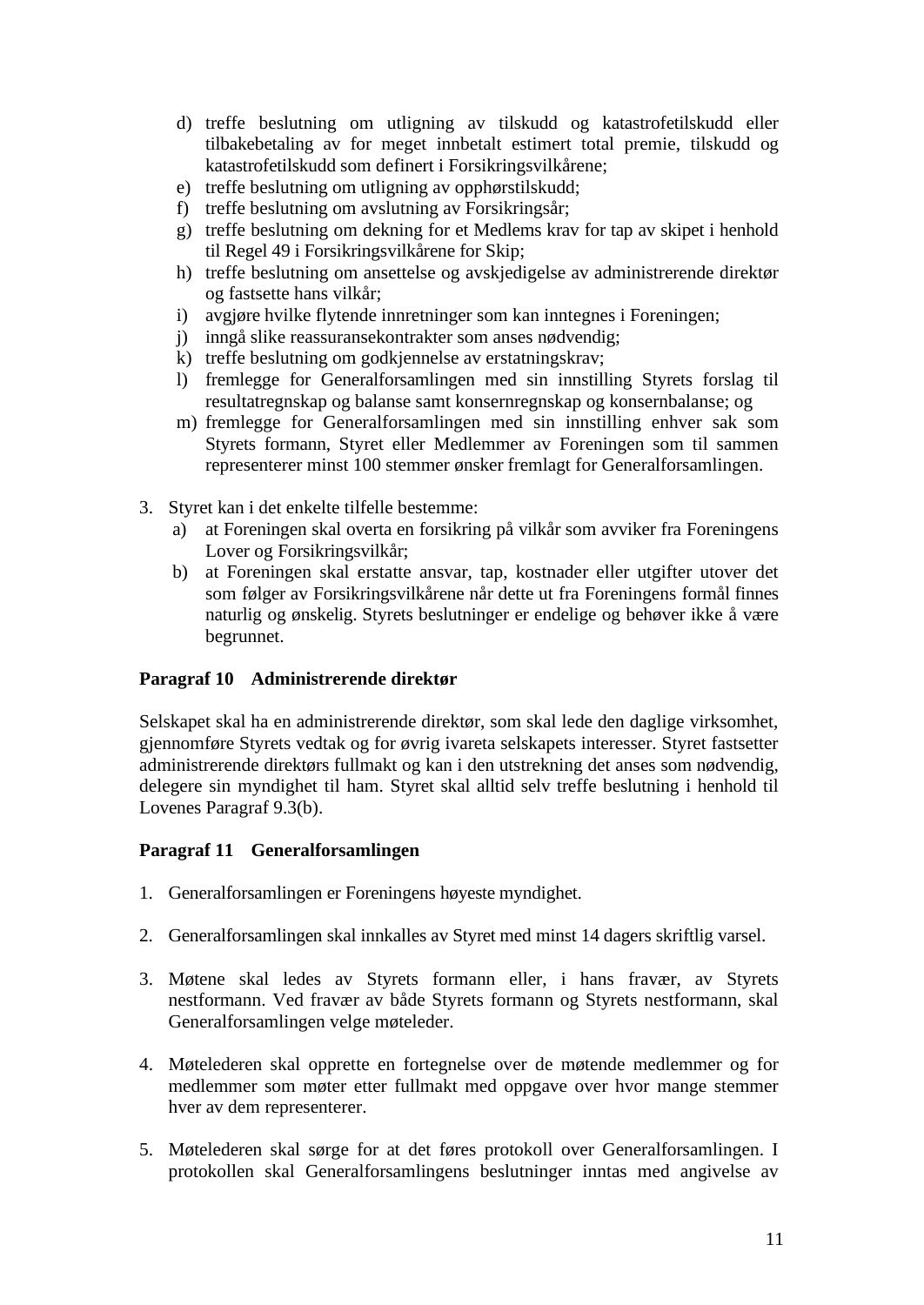utfallet av stemmegivningen. Fortegnelsen over møtende medlemmer skal inntas i eller vedlegges protokollen. Protokollen skal underskrives av møteleder og minst en annen person valgt av Generalforsamlingen. Protokollen skal holdes tilgjengelig for medlemmene og oppbevares på betryggende måte.

- 6. Generalforsamlingen er beslutningsdyktig uten hensyn til hvor mange Medlemmer som er representert. Et Medlem kan være representert ved fullmektig.
- 7. Antall stemmer et Medlem kan avgi på Generalforsamlingen avgjøres på grunnlag av den totale brutto tonnasjen inntegnet på vegne av vedkommende Medlem, som følger:
	- a) opp til 20,000 brutto tonn en stemme;
	- b)  $20,001 50,000$  brutto tonn to stemmer;
	- c)  $50,001 100,000$  brutto tonn tre stemmer:
	- d)  $100,001 200,000$  brutto tonn fire stemmer;
	- e) deretter en stemme for hver ytterligere 200,000 tonn, dog slik at
	- i) inntegninger som er for kortere tid enn ett år ikke gir stemmerett;
	- ii) for Skip som ikke måles i bruttotonn, fastsettes tonnasjen av Foreningen ved inntegningen;
	- iii) Medlemmer hvis Skip bestyres av samme disponent-firma skal til sammen ha så mange stemmer som de ville ha hatt hvis alle inntegnede Skip som firmaet disponerer hadde tilhørt ett Medlem, og hvis et slikt Medlem søker å gjøre bruk av flere stemmer enn her bestemt, skal det ses bort fra alle slike stemmer; og
	- iv) Fellesmedlemmer har til sammen så mange stemmer som om inntegningen hadde vært i ett Medlems navn og retten til å avgi stemme skal tilligge det Medlem som er nevnt først i polisen.
- 8. Beslutninger treffes ved simpelt flertall, dog slik at det kreves to tredjedels flertall for beslutning om endring av disse Lover i henhold til Paragraf 14 og slik at Foreningen bare kan oppløses eller sammensluttes med en annen forening etter avstemning i henhold til Lovenes Paragraf 17. Ved stemmelikhet gjør møtelederens stemme utslaget.

#### **Paragraf 12 Den ordinære Generalforsamlingen**

- 1. Den ordinære Generalforsamling skal holdes innen syv måneder etter regnskapsårets utløp for behandling av:
	- a) resultatregnskap og balanse samt konsernresultat regnskap og konsernbalanse;
	- b) valg av medlemmer til Styret;
	- c) godtgjørelse til Styret;
	- d) velge revisor og fastsette hans godtgjørelse;
	- e) andre saker som hører under Generalforsamlingen og som er angitt i innkallingen.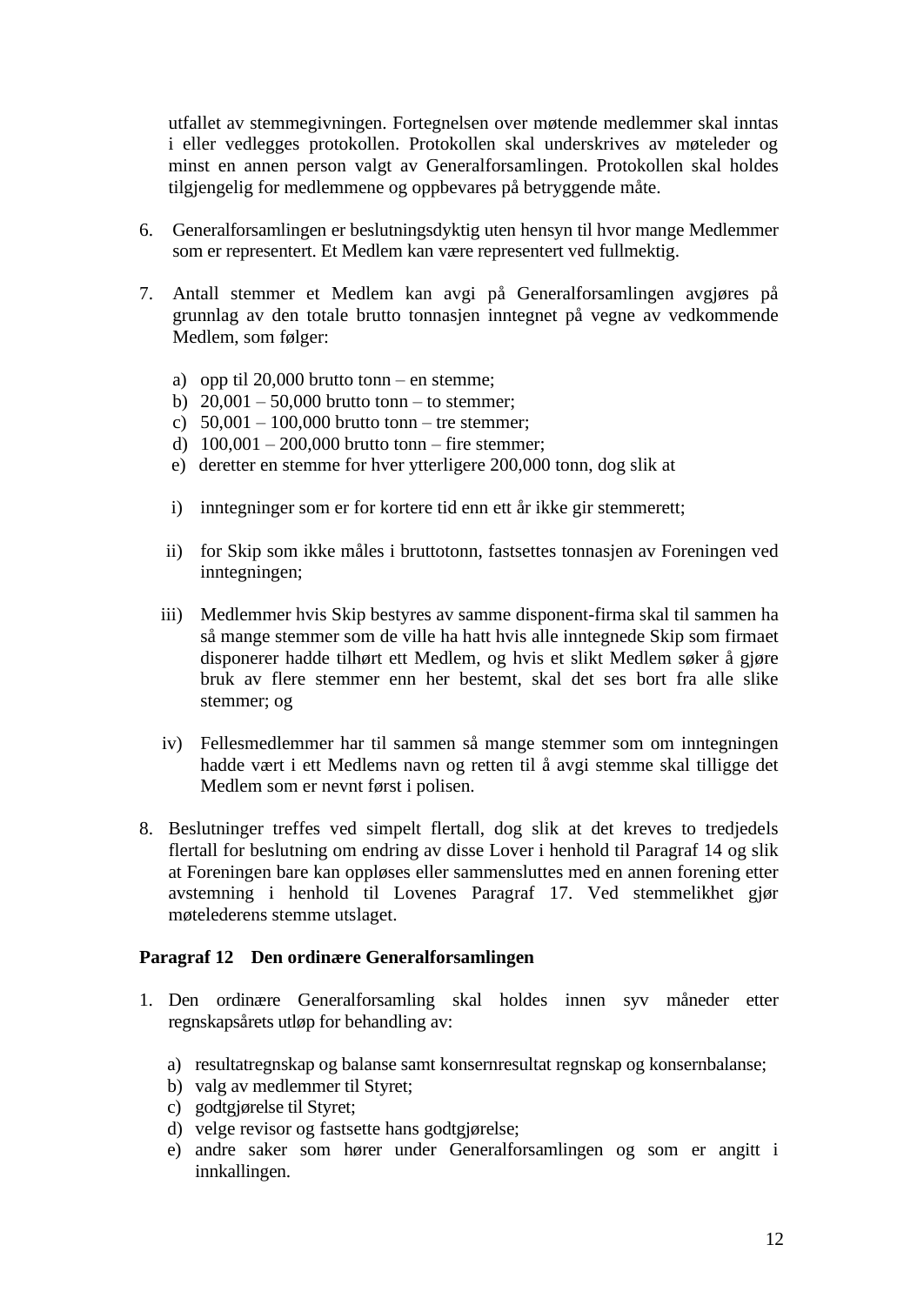2. Årsoppgjøret med revisjonsberetning og Styrets innstilling utlegges på Foreningens kontor til ettersyn for Medlemmene minst 1 uke før den ordinære Generalforsamling og sendes bare til de Medlemmer som ber om det.

## **Paragraf 13 Ekstraordinær Generalforsamling**

- 1. Ekstraordinær Generalforsamling skal innkalles til behandling av bestemte angitte saker når Styret finner det nødvendig.
- 2. Ekstraordinær Generalforsamling skal også innkalles av Styret innen to uker til behandling av bestemte angitte saker når det kreves skriftlig av revisor valgt i henhold til Lovenes Paragraf 12 eller av Medlemmer som til sammen representerer minst 100 stemmer.

# **KAPITTEL 3 DIVERSE BESTEMMELSER**

# **Paragraf 14 Endringer i Foreningens Lover**

Beslutning om å endre Lovene kan bare treffes av Generalforsamlingen.

# **Paragraf 15 Foreningens signatur**

Foreningen forpliktes ved underskrift av Styrets formann, av to medlemmer av Styret i fellesskap eller av administrerende direktør

# **Paragraf 16 Oppløsing av Foreningen**

- 1. Generalforsamlingen kan treffe beslutning om å oppløse Foreningen eller slå den sammen med en annen forening hvis minst to tredjedeler av samtlige Medlemmers stemmer avgis for forslaget. Hvis et flertall av de avgitte stemmene stemmer for forslaget, men mindre enn to tredjedeler av samtlige medlemsstemmer er representert, kan spørsmålet forelegges en ny Generalforsamling, og oppløsning eller sammenslutning kan da vedtas med tre fjerdedels flertall av de stemmer som der er representert.
- 2. Etter oppløsning skal mulig overskudd etter at Foreningens forpliktelser er avviklet, disponeres av Generalforsamlingen. Ved sammenslutning kan overskuddet etter Generalforsamlingens beslutning disponeres av Generalforsamlingen eller overføres til den nye forening.

## **Paragraf 17 Utfyllende lov og voldgift**

- 1. Disse Lover skal være undergitt norsk rett.
- 2. Hvis ikke annet er avtalt, skal tvister mellom Foreningen og et Medlem eller et tidligere Medlem, og som utspringer av medlemskapet eller forståelsen av disse Lover, avgjøres ved voldgift i henhold til den norske voldgiftsloven av 14. mai 2004, nr. 25. Hver part skal oppnevne en voldgiftsmann og disse skal i fellesskap